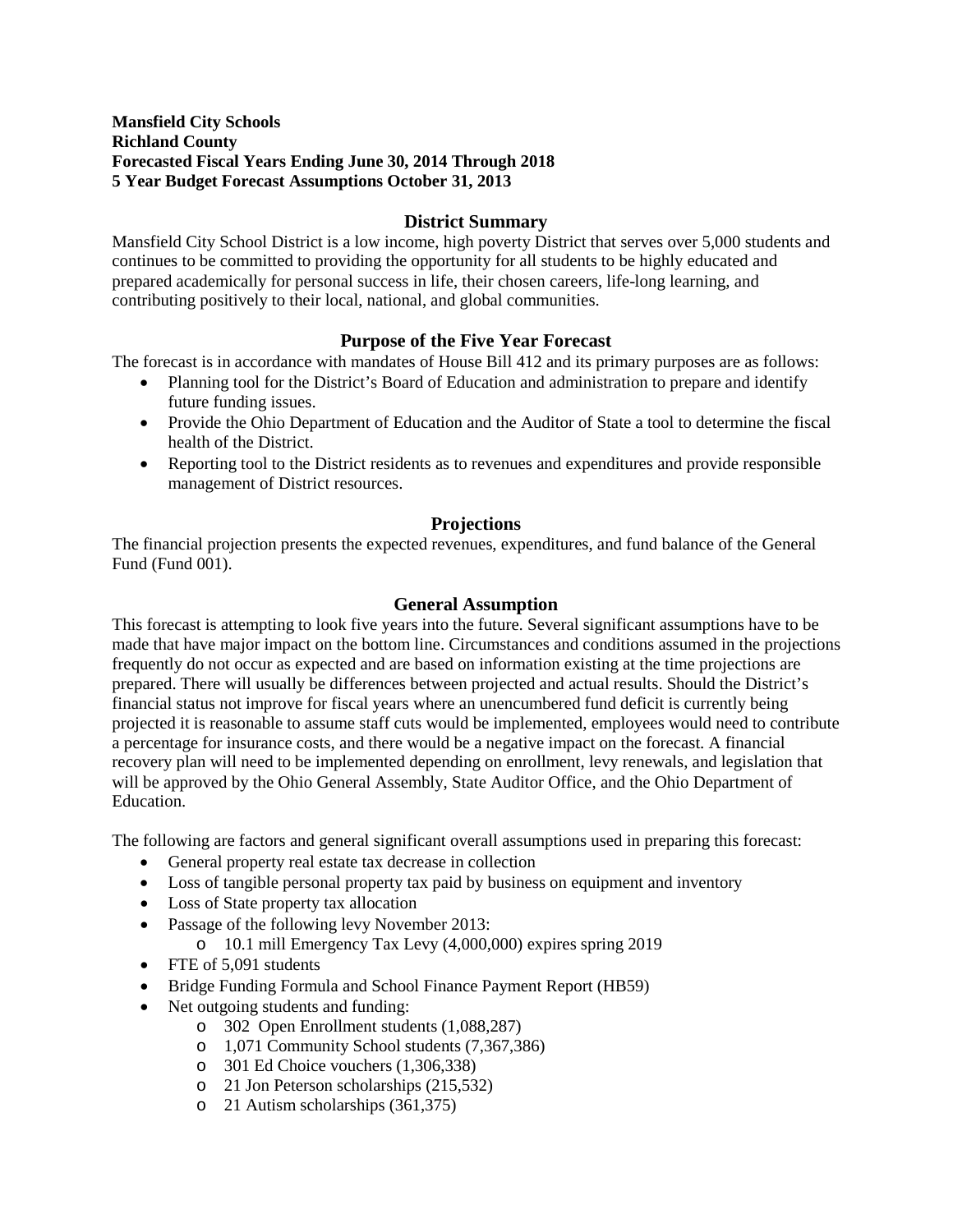- o 55 students other adjustments (62,475)
- o Vocational funding remaining flat
- o Elimination of Ed Jobs funding (963,000)
- o District having 660 employees in FY14
- o 1,489 employees and their dependents participating in board provided health insurance
- o Legislation for Medicaid and the Affordable Care Act
- o Purchased services

# **Revenue Assumptions**

The following represents the significant assumptions made to create the revenue portion of the five year forecast.

## **Line 1.01 General Property Tax (Real Estate)**

Property values account for 19.6% of revenue for the Mansfield City School District. The property values are established each year by the County Auditor based on new construction and applicable appraisals. Every six years the County Auditor re-appraises properties in the county. The school's fiscal year runs from 7/1 through 6/30, tax revenues collected in a calendar year are reflected in two different fiscal years as reported by Richland County Auditor on the Official Certificate of Estimated Resources. In November 2012 the renewal for the 9.9 mill levy failed resulting in a \$4,000,000.00 loss of property tax to the Mansfield City Schools. In May 2013 the voters approved the renewal of a 9.8 mill levy that will generate \$3,900,000.00 for five years. The Richland County Auditor has estimated a lower amount for tax collections for the 2013-2014 school year on the Official Certificate of Estimated Resources due to the downturn in the real estate market and delinquencies. With continued slow economic growth in Richland County at this time the estimates for real estate taxes are conservative. If voters approve a new levy in November 2013 it will generate \$4,000,000.00 per year and expire spring 2019. The first settlement payment would be received around May 2014 minus any delinquencies.

## **Line 1.02 Tangible Personal Property Taxes**

The state's biennial budget bill (HB153) eliminates tax generated on tangible personal property and does not replace revenue FY13. Public Utility Tangible collection is the only component of the category's collection. The forecast is based on information from the County Auditor's office on public utility values showing the elimination of the telephone and railroad values.

## **Line 1.03 Income Taxes**

The district does not have an income tax.

## **Line 1.035 Unrestricted State Grants-in-Aid**

- With the effects of House Bill 59 legislation and the elimination of the OEBM (Ohio Evidence Based Model) funding model, the forecast shows state foundation funding based on the state's Bridge formula for funding schools July 2013 – September 2013 and School Finance Payment Report effective October 1, 2013. The Mansfield City Schools (MCS) receives funding through the formula model and based on enrollment figures.
- Casino revenue started flowing into State collections early fiscal year 2013. The revenue is calculated at \$20.00 per student and a conservative amount has been calculated into this line item due to estimated low profits.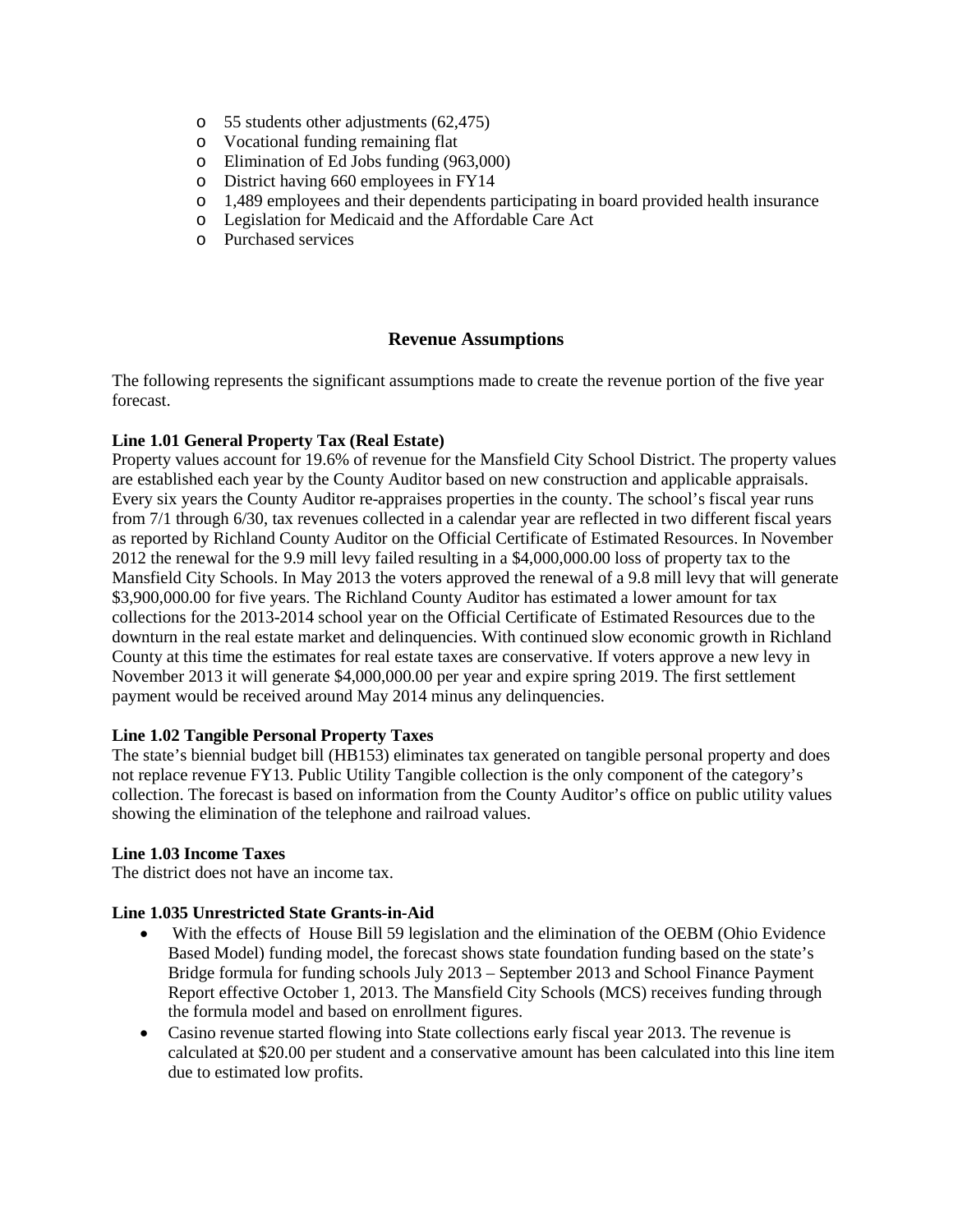• The reader should be aware that State Funding for schools is subject to deliberations and approval of the Ohio General Assembly.

## **Line 1.04 Restricted State Grants-in-Aid**

This category includes restricted state aid for Career Tech students. For purposes of this forecast it is assumed that in Fiscal Year 2013 through 2017 the state of Ohio will not have growth in this area.

### **Line 1.045 Restricted Federal Grants-in-Aid-SFSF**

Federal Stabilization money is phased out for 2013-2016. Ed Jobs money was received in FY12 and has been phased out 2013-2016.

### **Line 1.05 Property Tax Allocations**

Each of the fiscal year amounts are based on historical data, and represent rollback and homestead payments. These tax credits are reimbursed to the district through the state and are calculated by applying the appropriate percentages to residential property tax collections. This revenue grows at the same pace as residential real estate assessed valuation (see real estate note 1.01). Starting with this fall's election November 2013, new levies that are passed will not qualify for homestead and rollback state guaranteed tax allocations to the District. There will be no reimbursement from the State on any new levies. Also, FY13 and beyond the complete loss of TPP (Tangible Personal Property) reimbursement is reflected. The reader should be informed that State funding for schools is subject to deliberations and approval of the Ohio General Assembly and is set as part of the State's biennial budget.

### **Line 1.06 All Other Revenues**

Estimates for this category encompass tuition income, fee collections, rental income, and all other local income sources. One primary source of revenue in this category is investments for the district that include CD's and money market agency accounts. Investment earnings are a function of cash on hand and interest rates. Given the extremely low rates currently available and declining cash on hand the forecast estimates small changes of revenue in each of the next four years. Another primary source of revenue received is students coming to our district from other public schools in the state of Ohio to be educated here through open enrollment. Projections FY 2013 and beyond are that our numbers will be fairly constant. The accounting system shows revenue for incoming students under "Other Revenue" and expenses for outgoing students under "Purchased Services".

### **Line 2.01-2.06 All Other Financing Sources**

It is assumed that transfers will be consistent with historical trends. Advances or appropriation per Ohio Revised Code of funds will be utilized through sound financial management of the other non General Fund accounts.

## **Line 2.07 All Other Financing Sources**

This includes all sales of property, fixed assets, and any refunds of prior year expenditures (which includes eRate reimbursement).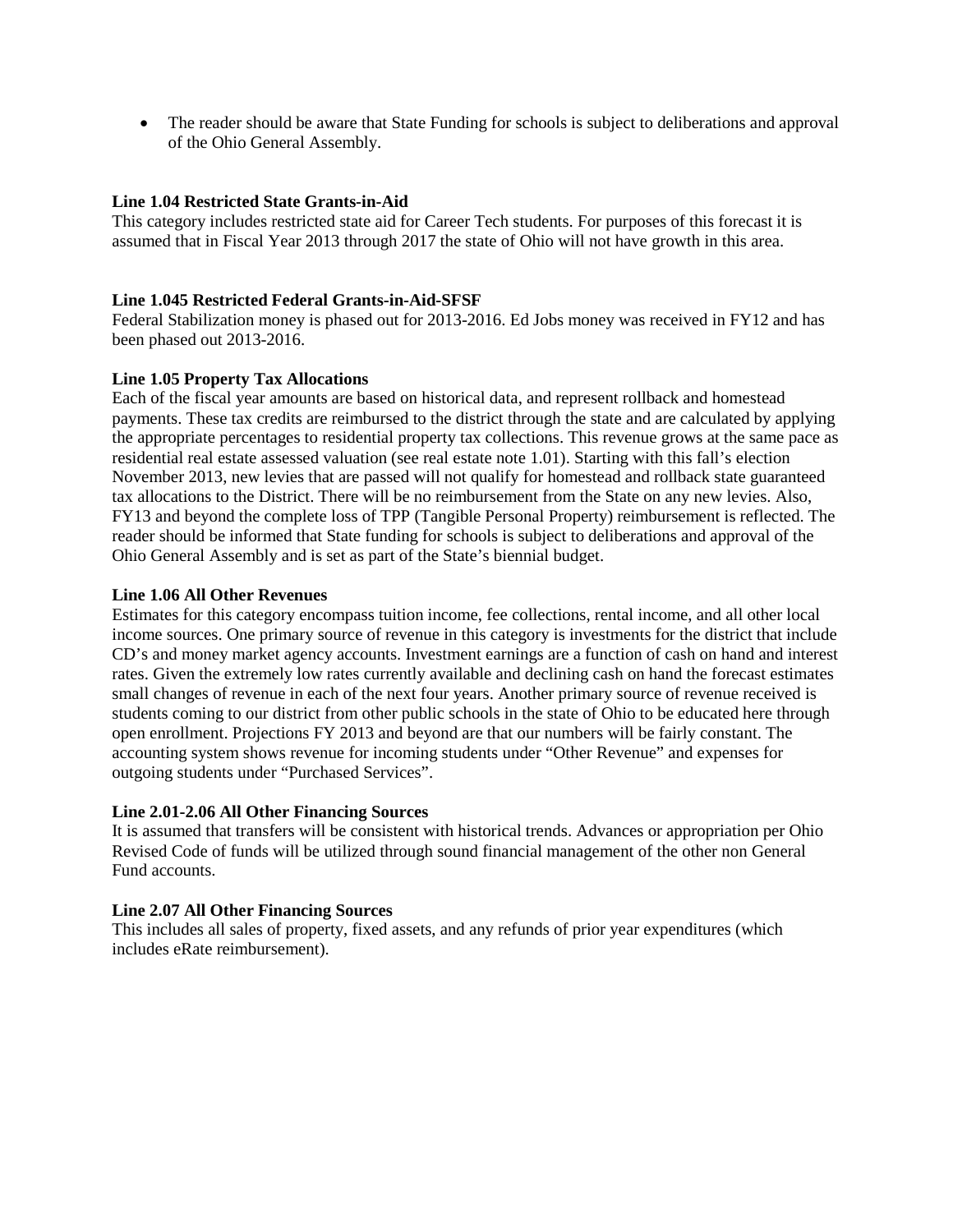# **Expenditure Assumptions**

The following represents the significant assumptions made to create the expenditure portion of the five year forecast.

### **Line 3.01 Personal Services**

Personal Services include salaries and wages, supplemental contracts, substitute costs, and severance pay. Due to the projection of a general fund deficit for the 2012-2013 school year the Board of Education approved paying the last pay for 2012-2013 in the salary projection for the 2013-2014 school year.

### **Line 3.02 Employee Fringe Benefits**

### \***Workers compensation, unemployment, and tuition reimbursement to staff**

**\*Retirement Benefits**- The Board contributes 14% on wages paid to each employee to the State Teachers Retirement System and to the School Employees Retirement System. The retirement contributions are deducted from the School Foundation payments received from the State of Ohio. The amount deducted changes every January based upon salary estimates and actual payments in the prior year. Pending pension reform legislation could impact this line item.

\***Medicare tax-** This is paid by all employees hired after April 1, 1986. The Board is required to match the 1.45% payment made by these employees.

**\*Insurance-**The district is self funded in insurances. The Board provided insurance implemented a 20% increase in premiums to maintain adequate reserves to pay all claims in medical, dental, prescription and vision costs effective January 1, 2011 and an additional increase for health and vision effective April 20, 2012. Health care costs continue to increase and remains a real concern. Legislation for the Affordable Care Act will impact costs January 2015 for insurance.

#### **Line 3.03 Purchase Services**

Purchased services include utilities, consultants, rentals, copier service agreements, data processing services, repairs, trash collection, fleet and property insurance, legal costs, mileage, professional meeting expense, and tuition paid to other districts. FY 2014 deductions reflected in this line item include excess costs, special education costs, transportation costs, and costs for non-public schools tuition, and their mandated related services provided. Please note that the Board approved a copier purchase service agreement in lieu of a lease agreement that resulted in all new copy machines and a per month savings that is still being realized. The district also realized a reduction in utility costs amounting to approximately \$300,000 FY13. The district belongs to a Board approved educational cooperative for electricity and gas. The Board approved a technology upgrade for its software by out sourcing its' technology department. This upgrade has brought the district into compliance with state software, public records, payroll mandates, and state mandated testing for students.

## **3.04 Supplies and Materials**

This category includes amounts paid for material items of an expendable nature, instructional supplies, teaching aids, testing supplies, office supplies, building & grounds supplies, vehicle supplies, and fuel used for the vehicle fleet. The district supplies and materials will have a moderate increase for FY 2014 due to a fluctuating economy of higher fuel costs and stabilize 2015-2018 due to implementing cost saving measures and district-wide operating plans.

## **Line 3.05 Capital Outlay**

This line item includes educational, administrative, maintenance equipment, and technology purchases. The district has an aging bus fleet and has assessed a replacement plan and is part of a Board approved bus purchasing cooperative. Four (4) new buses were purchased FY12, one (1) handicapped bus FY13 and two (2) buses FY14. Purchasing two (2) buses a year is in a long range plan as feasible in the budget. In addition, because our Board has been committed to increasing energy usage effectively and compliance issues mandated by State and Federal regulations, the financial forecast provides resources for technology